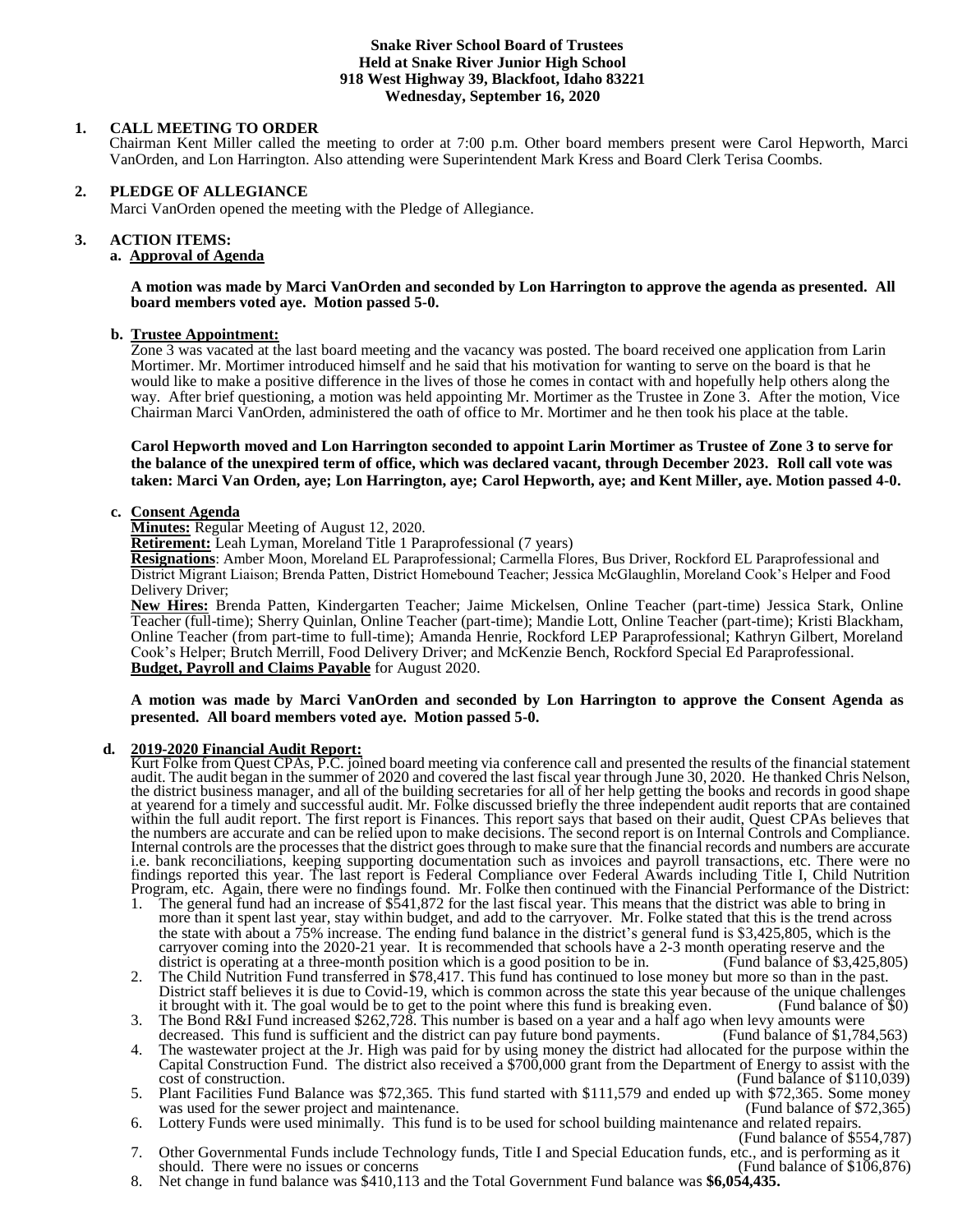### **3d. (Continued)**

**A motion was made by Lon Harrington and seconded by Larin Mortimer to approve the district's Financial Audit Report for the 2019-2020 school year as presented. All board members voted aye. Motion passed 5-0.**

#### **4. PATRON FORUM**

There were no comments for the patron forum.

### **5. INFORMATION ITEMS**

#### **a. Superintendent Report:**

Superintendent Kress updated the board on Covid-19. The district has seen a few cases and the administrators have done a good job communicating to families and students who have been exposed. Administrators have reported that parents have been good to work with and supportive of the way things are being handled. Parents are keeping children home who have symptoms or positive tests. Jon Hawkes, SREA President, feels things are going well and for the most part teachers are happy with their work day and want to do what is best for their students.

 The board also received an update on the Blended Learning Grant. Details discussed included information on devices, device availability, professional development, and internet connectivity.

Superintendent Kress and Sherrilynn Bair also updated the board on Snake River Online. There currently are 11 teachers, 5 full-time and 6 part-time teachers. There are 550 students. Things are progressing well. Discussion held.

# **6. a. Trip Requests:**

Ray Carter, High School Principal, will present the 2020-2021 overnight and out-of-state trips. All trips that are overnight, outside of Districts IV, V, & VI, out of state, or beyond 250 miles one-way must be approved by the School Board in the September Board meeting. A list of these trips is included. IHSAA sponsored state tournaments and other season competitions are considered regular trips. Students must qualify for most of these trips.

**Lon Harrington moved to approve the High School's regular, out-of-state, and overnight trips, and out-of-state trips beyond 250 miles for the 2020-2021 school year, as presented and Carol Hepworth seconded. All board members voted aye. Motion passed 5-0.**

# **b. Supplemental Contract Approval:**

A list of extra-curricular and special assignment contracts was discussed. These are contracts given to personnel who take on special assignments or do extra-curricular activities. The names highlighted yellow denote off-campus coaches. Discussion held.

**A motion was made by Marci VanOrden and seconded by Lon Harrington to approve the supplementary (extracurricular or special assignment) contracts for the 2020-2021 school year as presented. All board members voted aye. Motion passed 5-0.**

# **c. Emergency Closure:**

On September 8 and 9, 2020, emergency closures of all the schools in the district was called because of school-wide power outages and adverse weather conditions. A Certificate of Closure was sent to the state. A makeup day is not needed. Discussion was held on how the district can be better prepared if an event like this were to happen in the future including purchasing of generators for the Child Nutrition Program.

#### **Larin Mortimer moved and Lon Harrington seconded to approve the Emergency Closures of all the Snake River District schools on September 8 and 9, 2020 because of school-wide power outages and adverse weather conditions. All board members voted aye. Motion passed 5-0.**

# **d. Continuous Improvement Plan:**

Superintendent Kress presented and summarized the final copy of the CIP to the board. After approval from the board, the CIP will be submitted to the State Board of Education. Superintendent Kress discussed the goals of the district.

#### **A motion was made by Carol Hepworth and seconded by Lon Harrington to approve the Continuous Improvement Plan for the 2020-2021 school year as presented. All board members voted aye. Motion passed 5-0.**

# **7. Upcoming Events:**

- **1. Fall Region V Meeting is September 23, 2020 at 6 p.m. via Zoom**
- **2. Harvest Break: September 18th to October 4th, 2020 (Students return October 5th)**
- **3. Next Teacher In-service October 16, 2020**
- **4. Next Board Meeting will be October 21, 2020 at Rockford Elementary at 7 p.m.**
- **5. Election Day is November 3, 2020**
- **6. ISBA Annual Convention is November 9-12, 2020 and will be held virtually**